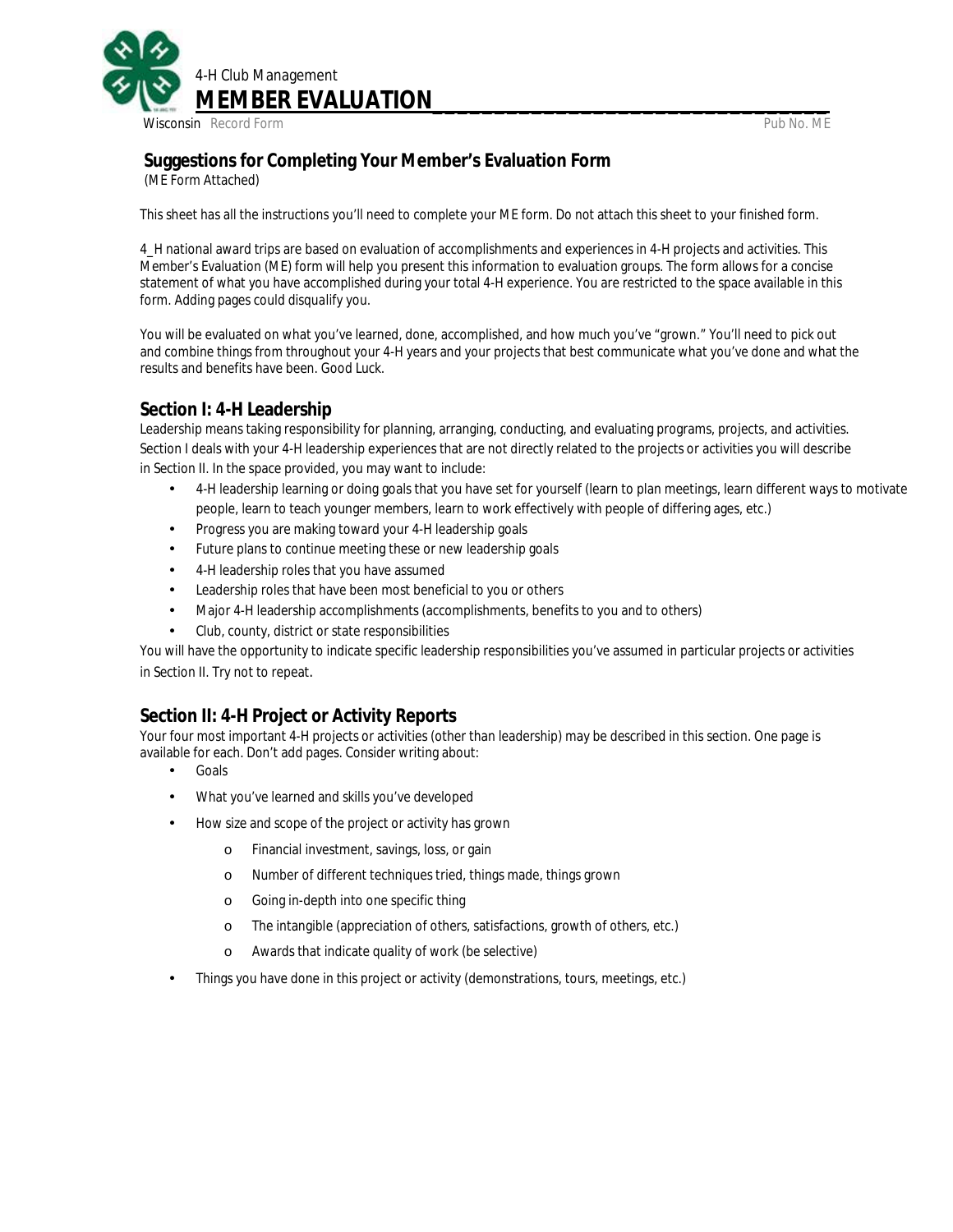## **Section III: Other 4-H Activities Summary (not previously reported)**

Start with your most recent year and summarize the other 4-H leadership, project, or activity involvement you have not written about yet. This might include participation in health, safety, conservation, recreation, music, drama, speaking, etc. Say the most with fewest words. Use words that mean something to someone outside of your club or county. Indicate special responsibilities or importance if it is not evident. Be selective so you don't exceed the given space.

#### **Section IV: Non-4-H Activities Summary**

Start with your most recent year and summarize those things that you're involved in at school, church, community organizations, etc. Be selective so you don't exceed the given space. Use words that people outside of your community will understand. Indicate special responsibilities or importance if it is not evident.

#### **Section V: Discussion Question**

This section allows you to share your thoughts on a question for which there is no right or wrong answer. You will be evaluated on your depth of thought and how clearly you can communicate.

#### **How to Write an ME Form that Communicates**

- 1. The appearance, accuracy, thoroughness and grammatical correctness of your ME form will reflect *you.* Let that reflection be a good one!
- 2. What you've accomplished is more important than the format you choose to tell it paragraphs, phrases, outlines, tables, graphs, etc. Let your personal style and the amount and type of information you have to tell be your guide. Just tell what you want to tell in a concise, understandable manner.
- 3. What you write should be clear to someone not familiar with the activities. Pretend you're explaining them to someone who has never heard of 4-H before.
- 4. Make your information *readable!* Use a typewriter. If that's not possible, print very neatly in blue or black ink. Use special effects sparingly or they lose their effect and look cluttered. Filling a page from edge to edge with words or reducing print size usually makes your ME hard to read.
- 5. Use words that say exactly what you mean or describe exactly what you did. Slang words like "great" or "meaningful" do not help the reader understand what you actually did or accomplished.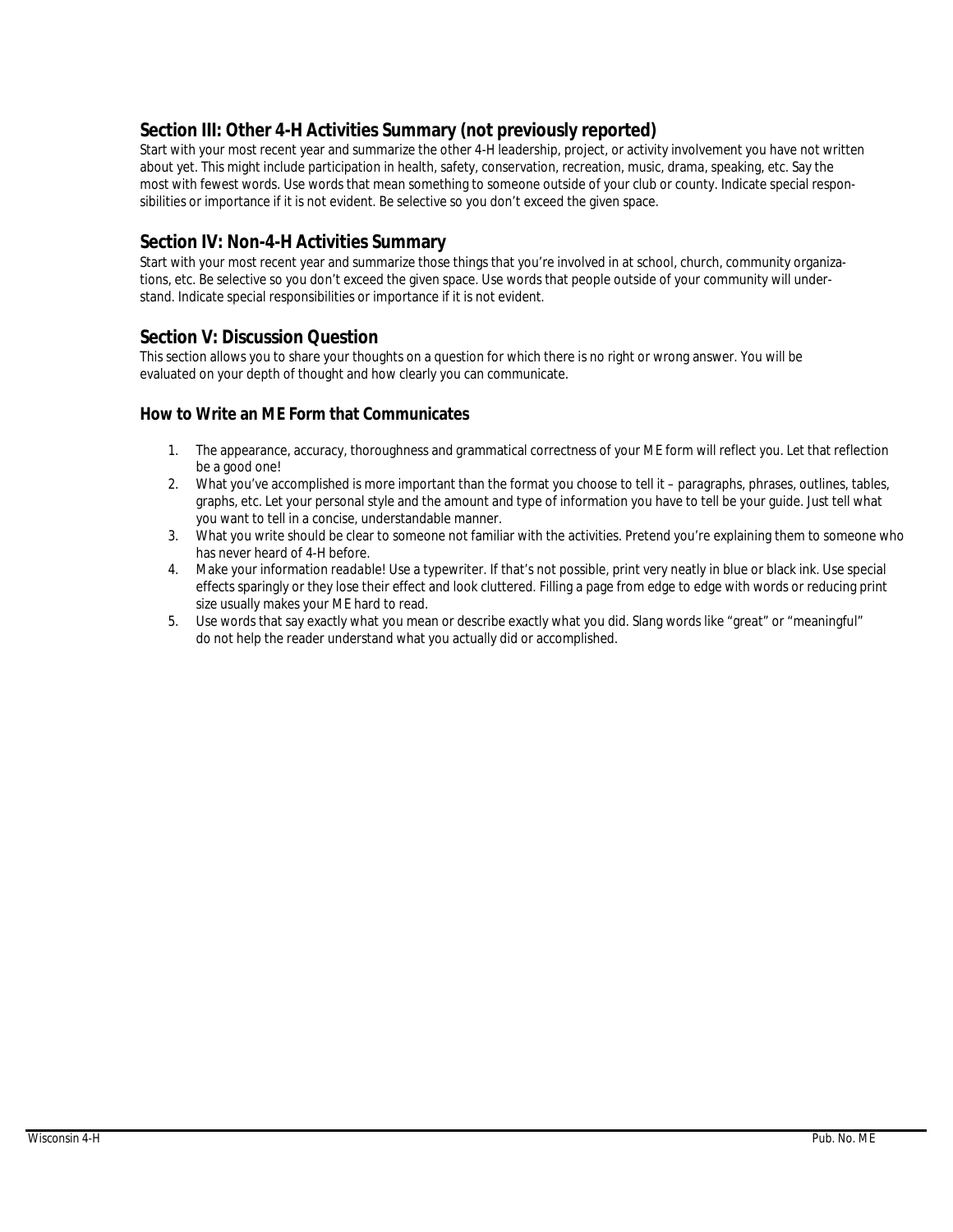

 To get a good perspective of all items called for on this form, read it through thoroughly before you begin to write. *Important:*  Report a specific activity (or thing you did) only once. Determine the most appropriate place on the form to report it.

### **Please Fill Out Completely**

|  | Phone: ________________________Birthdate: ______________________________Grade: ______________Years in 4-H: ______ |                     |      |                            |
|--|-------------------------------------------------------------------------------------------------------------------|---------------------|------|----------------------------|
|  |                                                                                                                   |                     |      |                            |
|  |                                                                                                                   |                     |      |                            |
|  |                                                                                                                   |                     |      |                            |
|  | Have you attended State 4-H Youth conference in Madison?                                                          | Yes $\vert$ $\vert$ | Nol  | If yes, give year_________ |
|  | Citizens Washington Focus in Washington DC?                                                                       | $Yes \mid \mid$     | No I | If yes, give year_________ |
|  | Have you received the 4-H Key Award?                                                                              | Yes $\vert$         | No I | If yes, give year_________ |
|  |                                                                                                                   |                     |      |                            |

#### **Project Listing**

List projects in which you have been enrolled and indicate years and if presently enrolled. Do not exceed space allowed. Be selective if necessary.

|                | Project | <b>Units</b> | Years Involved | Check if currently enrolled |
|----------------|---------|--------------|----------------|-----------------------------|
| 1              |         |              |                |                             |
| $\overline{2}$ |         |              |                |                             |
| 3              |         |              |                |                             |
| 4              |         |              |                |                             |
| 5              |         |              |                |                             |
| 6              |         |              |                |                             |
| 7              |         |              |                |                             |
| 8              |         |              |                |                             |
| 9              |         |              |                |                             |
| $10\,$         |         |              |                |                             |
| 11             |         |              |                |                             |
| 12             |         |              |                |                             |
| 13             |         |              |                |                             |

 **\_\_\_\_\_\_\_\_\_\_\_\_\_\_\_\_\_\_\_\_\_\_\_\_\_\_\_\_\_\_\_\_\_\_\_\_\_\_\_\_\_\_\_\_\_\_\_\_\_\_\_\_\_\_\_\_\_\_\_\_\_\_\_\_\_\_\_\_\_\_\_\_\_\_\_\_\_\_\_\_** An EEO/AA employer, University of Wisconsin-Extension provides equal opportunities in employment and programming, **EXTERSION** Including Title IX and American with Disabilities (ADA) requirements. © 2004 by the Board of Regents of the University of University of Wisconsin-Extension Wisconsin System. Developed by the Wisconsin 4-H Office, 431 Lowell Hall, 610 Langdon St., Madison, WI 53703. The name And emblem are federally protected under Title 18 US Code 707.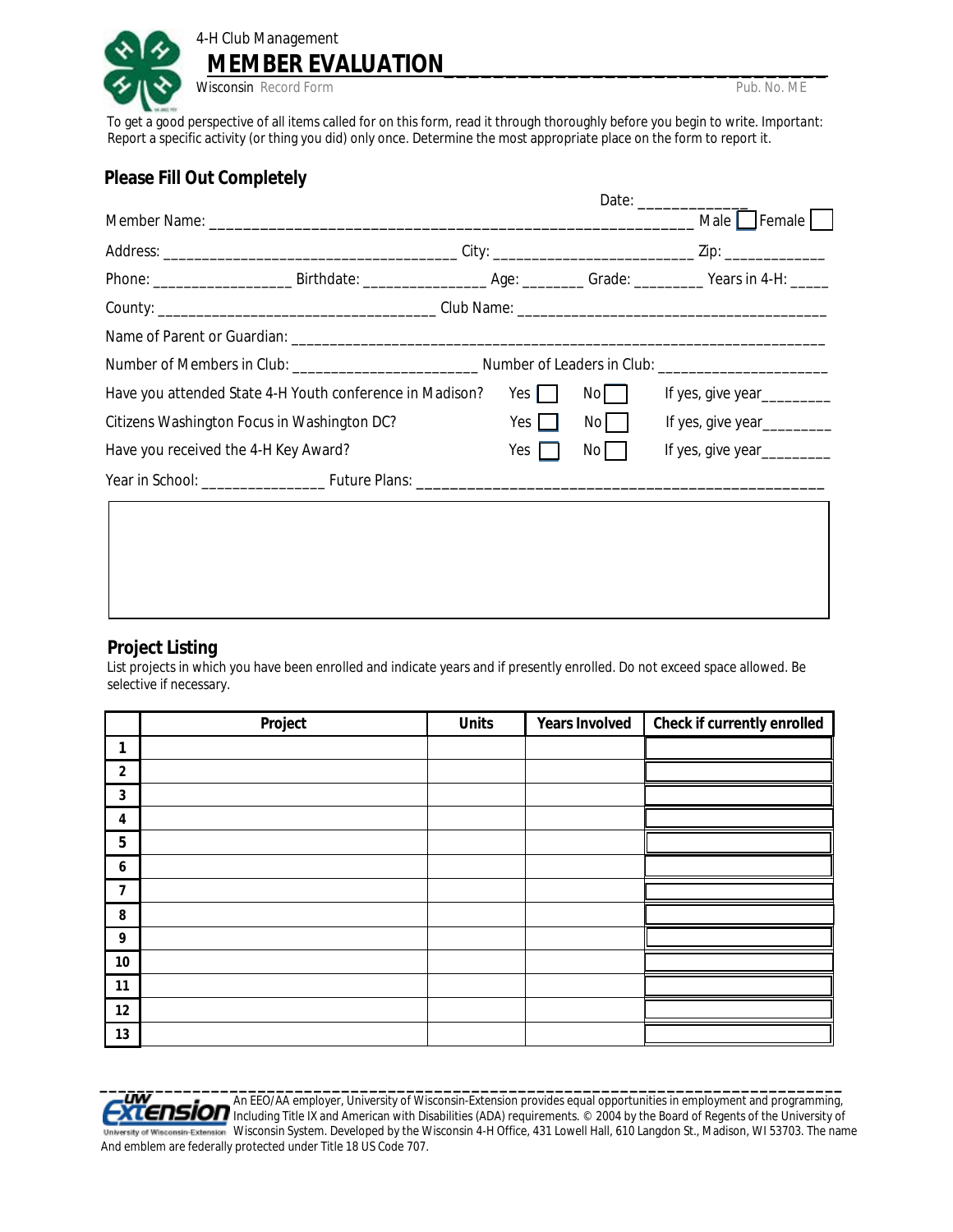.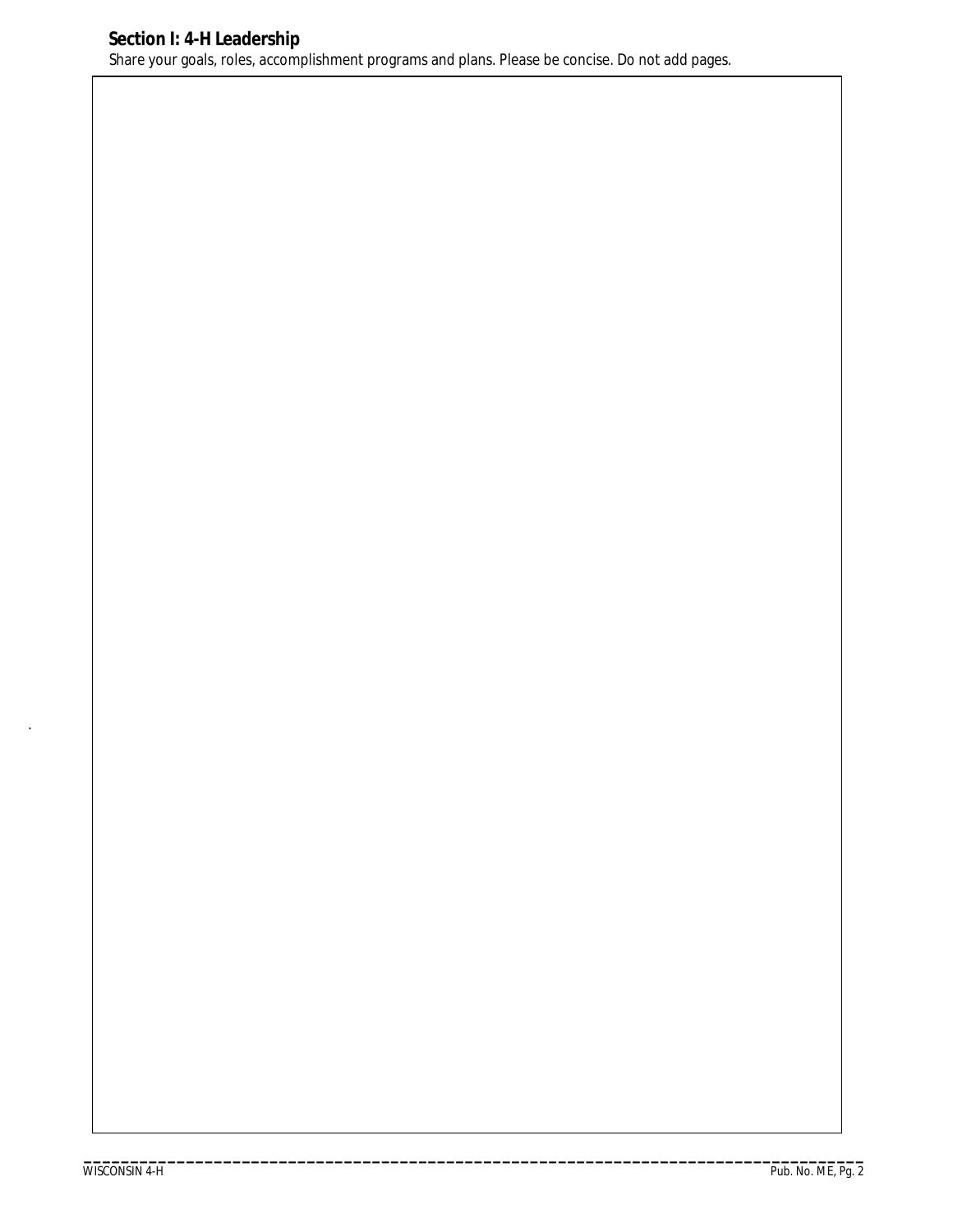## **Section II: 4-H Project or Activity Reports**

Knowledge, skills, size, scope, experiences and leadership. Please be concise, Do not add pages. Name of project or activity:

Leadership and/or teaching responsibilities you've had in this project or activity:\_\_

**\_\_\_\_\_\_\_\_\_\_\_\_\_\_\_\_\_\_\_\_\_\_\_\_\_\_\_\_\_\_\_\_\_\_\_\_\_\_\_\_\_\_\_\_\_\_\_\_\_\_\_\_\_\_\_\_\_\_\_\_\_\_\_\_\_\_\_\_\_\_\_\_\_\_\_\_\_\_\_\_\_\_\_\_\_\_\_\_\_\_\_**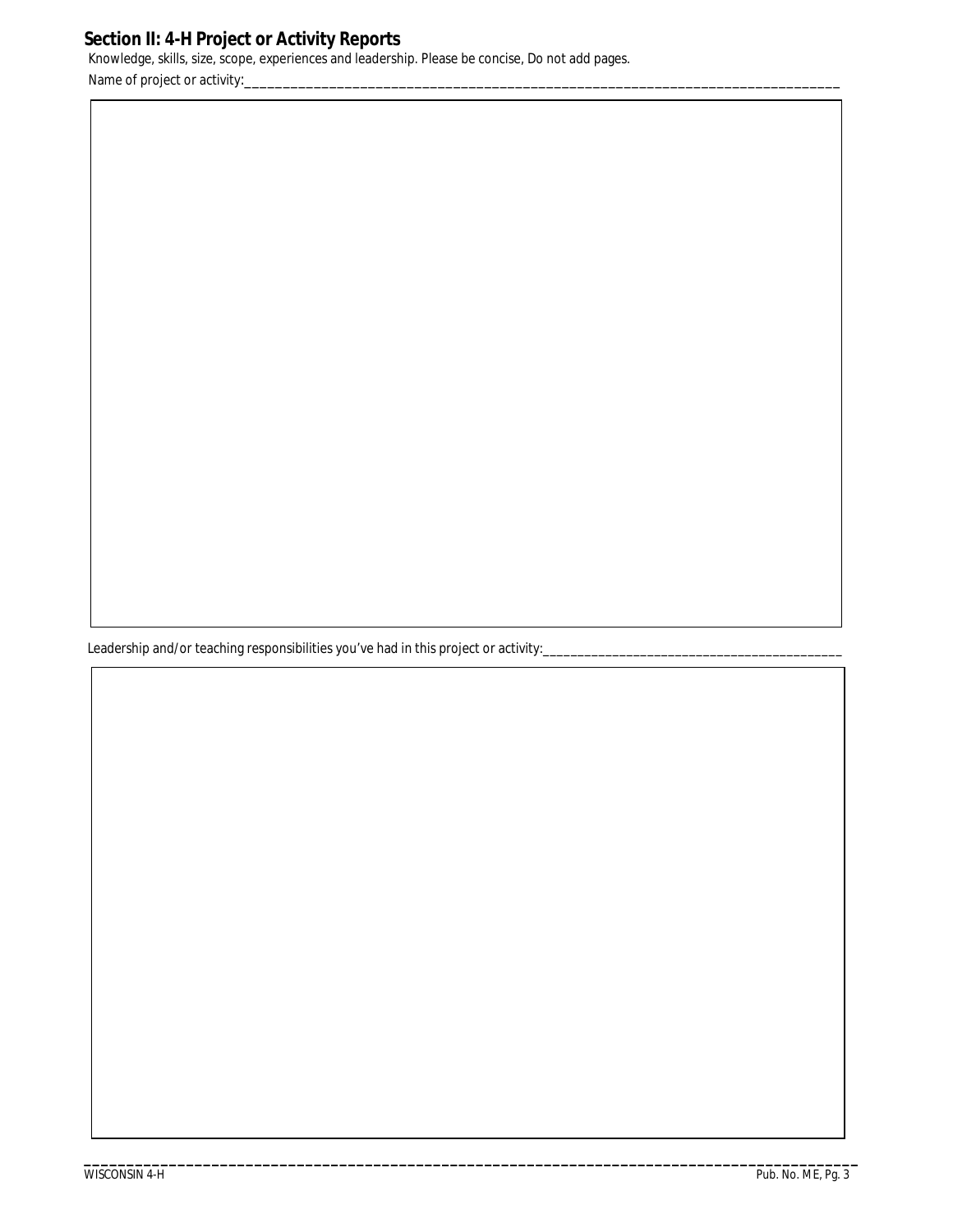# **Section II: 4-H Project or Activity Reports (Continued)**

 Knowledge, skills, size, scope, experiences and leadership. Please be concise, Do not add pages. Name of project or activity:

Leadership and/or teaching responsibilities you've had in this project or activity:\_\_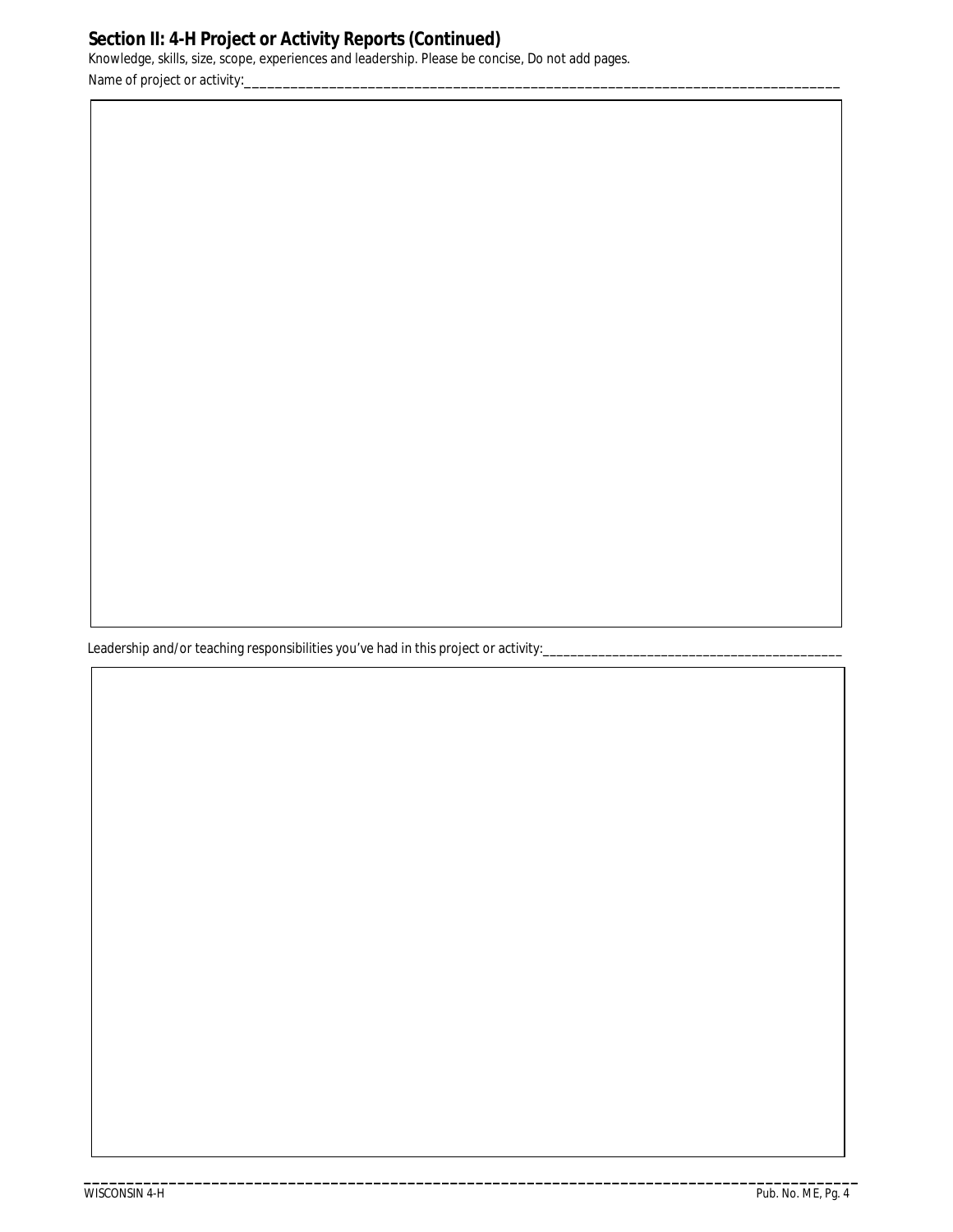## **Section II: 4-H Project or Activity Reports (Continued)**

 Knowledge, skills, size, scope, experiences and leadership. Please be concise, Do not add pages. Name of project or activity:

Leadership and/or teaching responsibilities you've had in this project or activity:\_\_

**\_\_\_\_\_\_\_\_\_\_\_\_\_\_\_\_\_\_\_\_\_\_\_\_\_\_\_\_\_\_\_\_\_\_\_\_\_\_\_\_\_\_\_\_\_\_\_\_\_\_\_\_\_\_\_\_\_\_\_\_\_\_\_\_\_\_\_\_\_\_\_\_\_\_\_\_\_\_\_\_\_\_\_\_\_\_\_\_\_\_\_**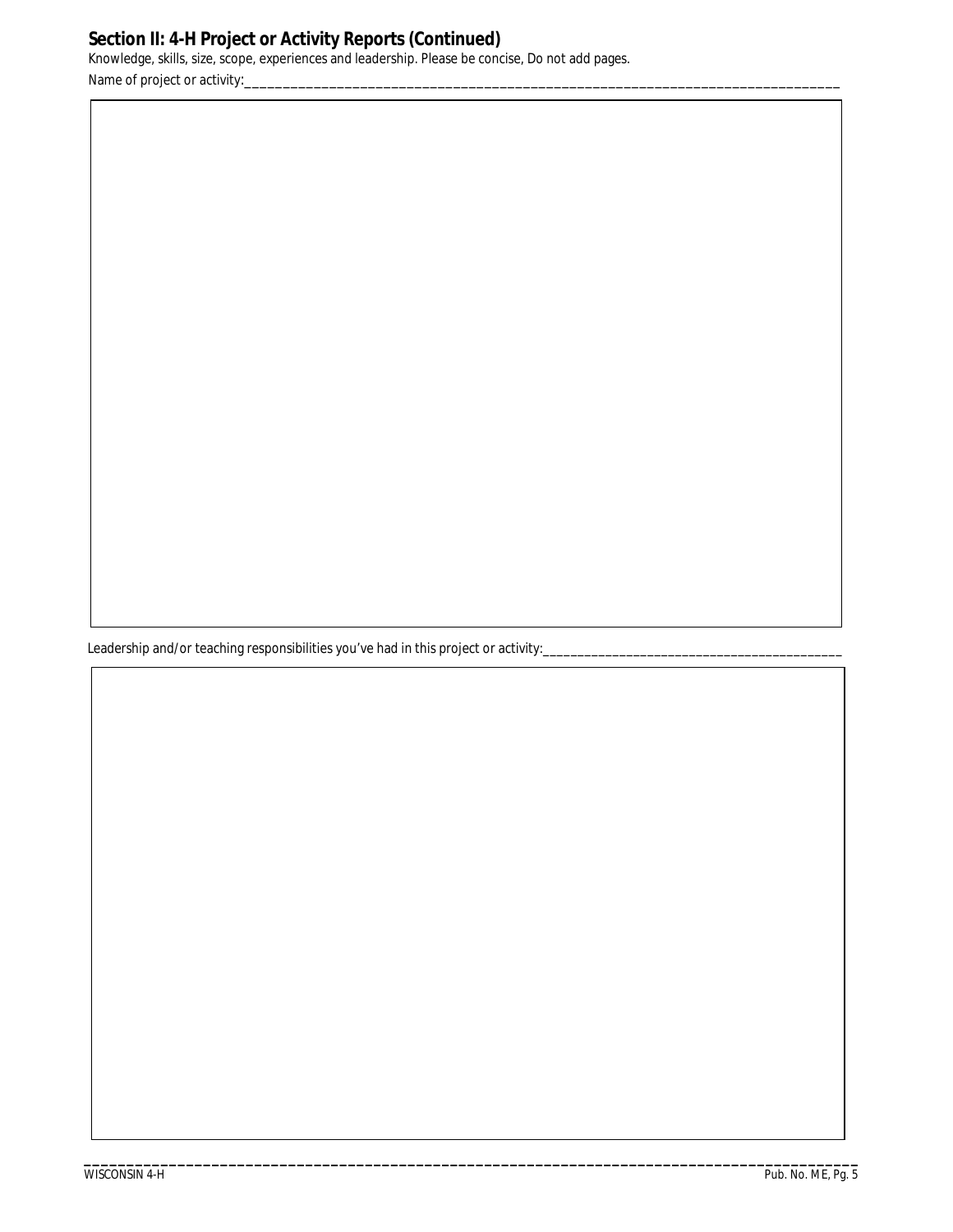# **Section II: 4-H Project or Activity Reports (Continued)**

 Knowledge, skills, size, scope, experiences and leadership. Please be concise, Do not add pages. Name of project or activity:

Leadership and/or teaching responsibilities you've had in this project or activity: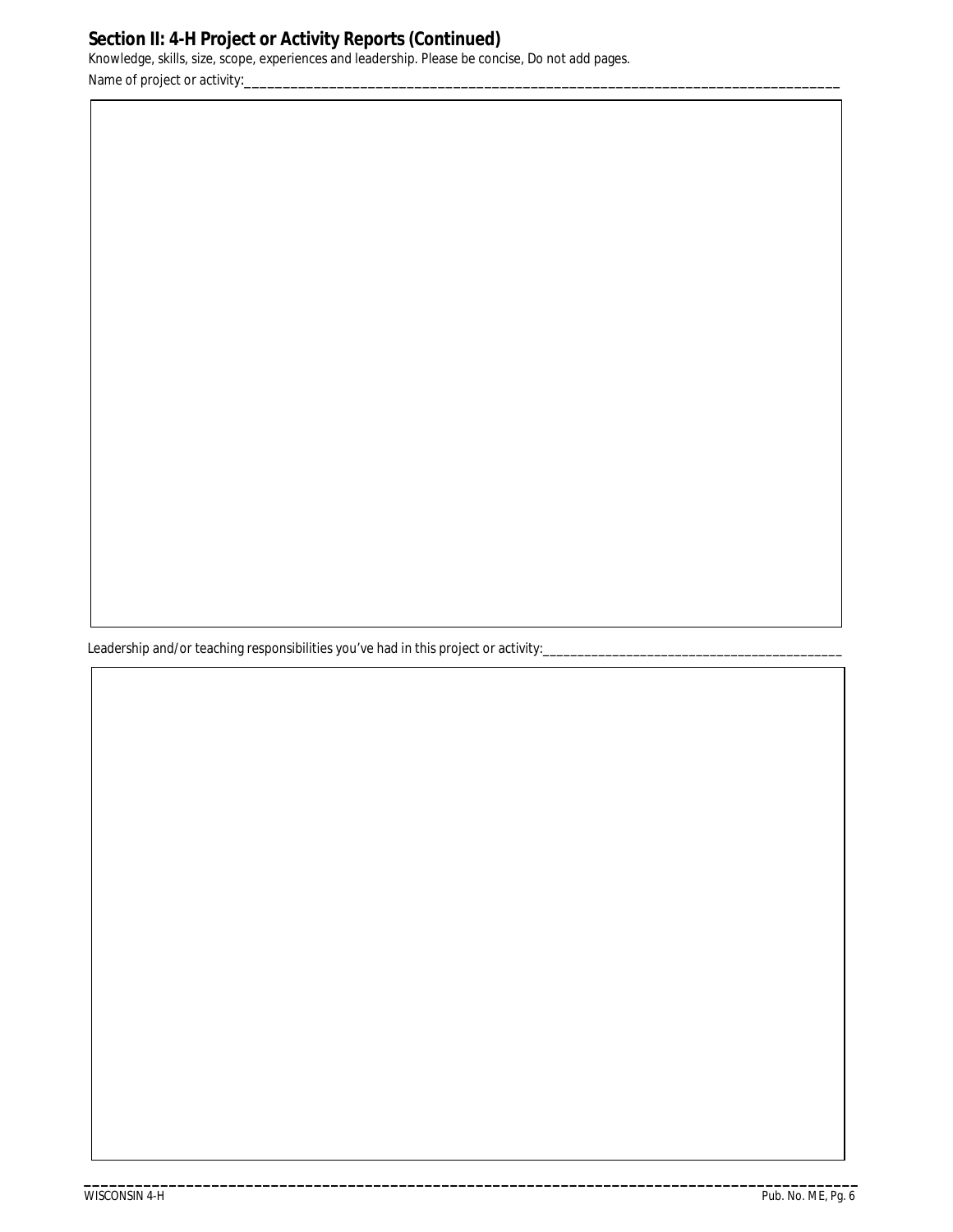#### **Section III: Other 4-H Activities Summary**

Share information on activities not reported elsewhere in this report. Please be concise. Do not add pages.

| Year | Activities |
|------|------------|
|      |            |
|      |            |
|      |            |
|      |            |
|      |            |
|      |            |
|      |            |
|      |            |
|      |            |
|      |            |
|      |            |
|      |            |
|      |            |
|      |            |
|      |            |
|      |            |
|      |            |
|      |            |
|      |            |
|      |            |
|      |            |
|      |            |
|      |            |
|      |            |
|      |            |
|      |            |
|      |            |
|      |            |
|      |            |
|      |            |
|      |            |
|      |            |
|      |            |